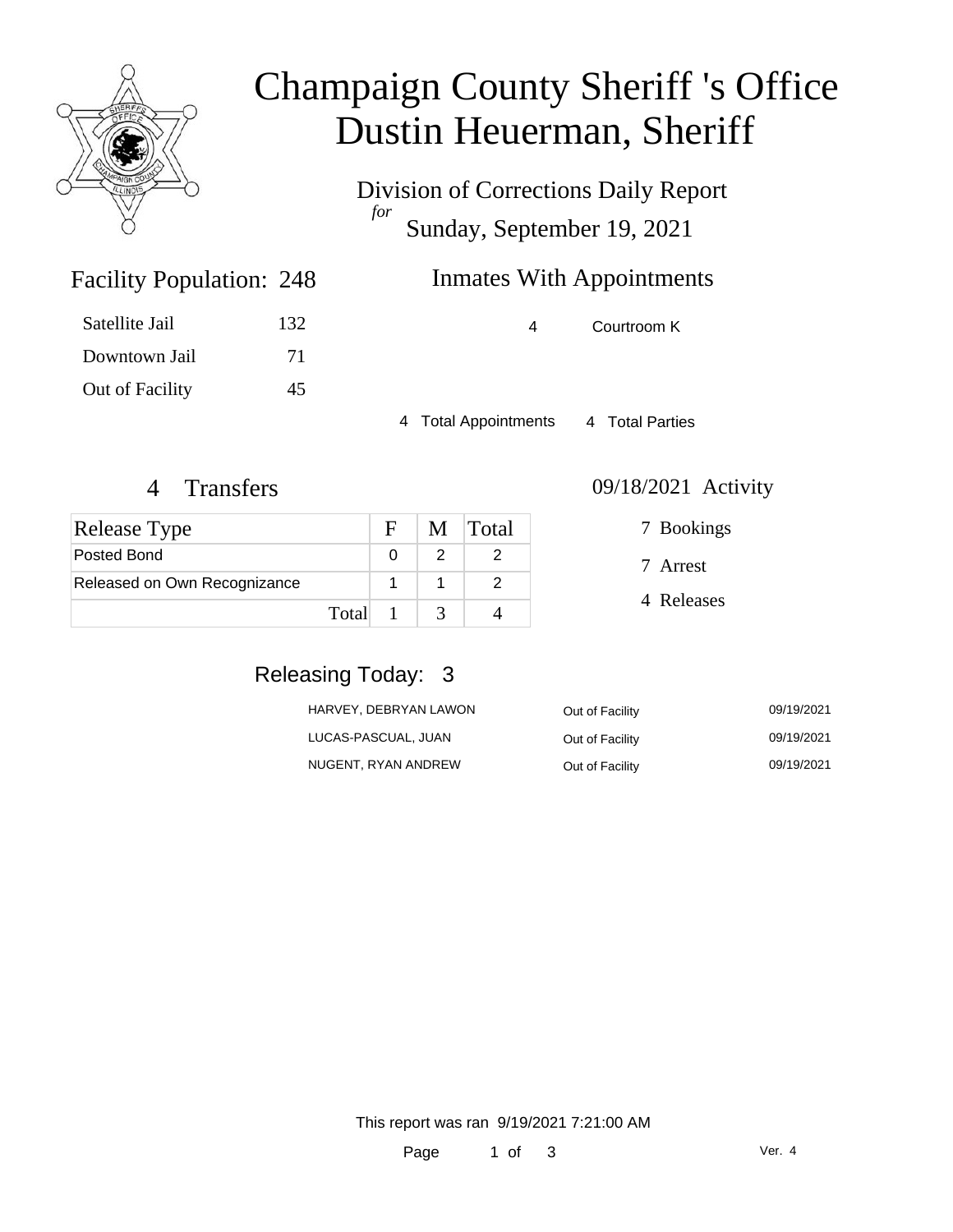

# Champaign County Sheriff 's Office Dustin Heuerman, Sheriff

Division of Corrections Daily Report *for* Sunday, September 19, 2021

Custody Status Count

- Civil Other 1
- Civil Sentenced CCCC 1
- Electronic Home Dentention 16
	- Felony Arraignment 10
		- Felony Other 2
	- Felony Pre-Sentence 5
		- Felony Pre-Trial 164
	- Felony Pre-Trial DUI 1
	- Felony Sentenced CCSO 4
	- Felony Sentenced IDOC 13
		- Hold Other 3
		- Hold Sentenced IDOC 1
	- Misdemeanor Arraignment 4
		- Misdemeanor Pre-Trial 2
			- Petition to Revoke 5
			- Remanded to DHS 15
			- Traffic Arraignment 1
				- Total 248